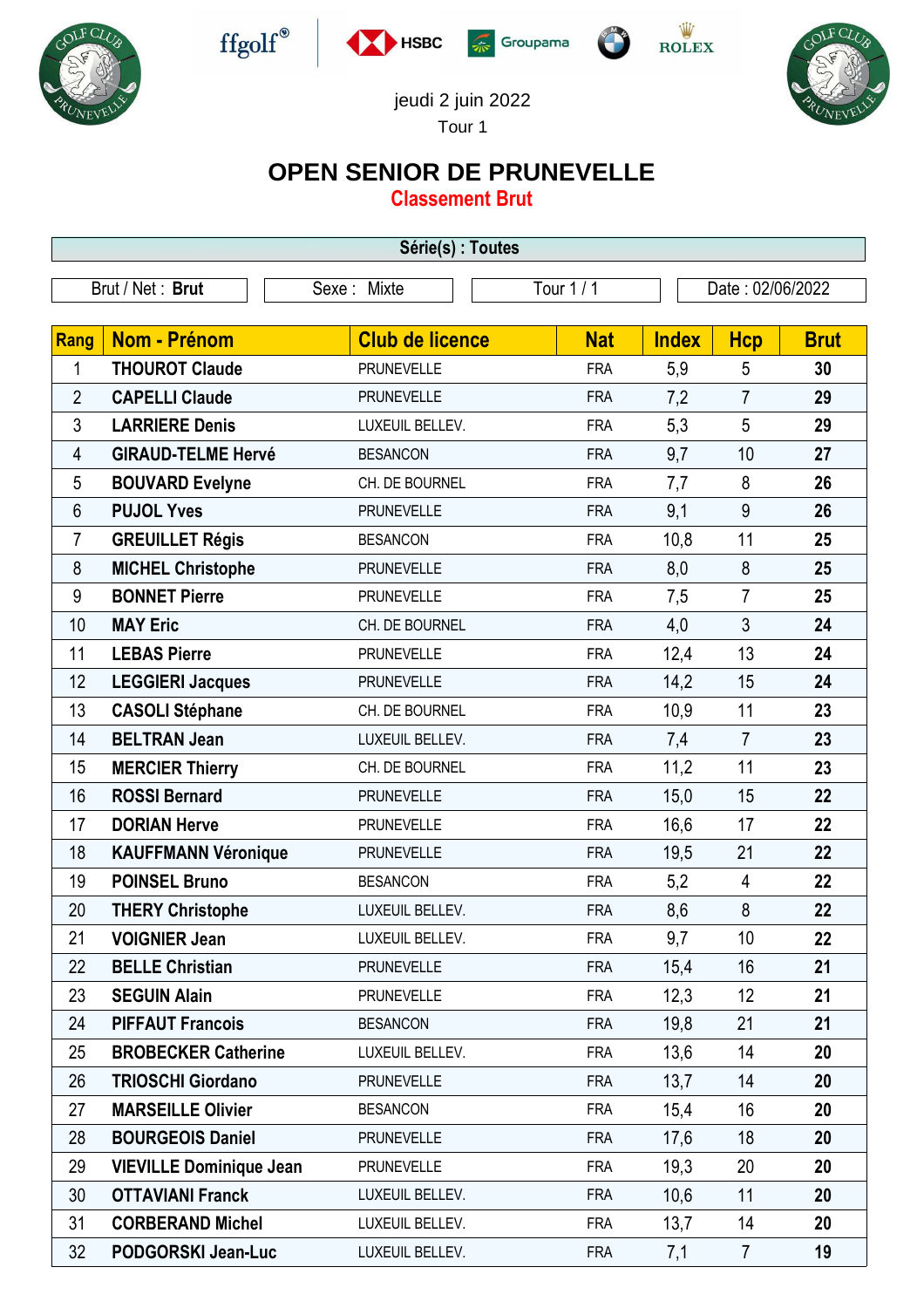| <b>Rang</b> | Nom - Prénom                   | <b>Club de licence</b> | <b>Nat</b> | <b>Index</b> | <b>Hcp</b> | <b>Brut</b> |
|-------------|--------------------------------|------------------------|------------|--------------|------------|-------------|
| 33          | <b>MICHAUT Françoise</b>       | <b>PRUNEVELLE</b>      | <b>FRA</b> | 12,2         | 13         | 19          |
| 34          | <b>LEVAIN Didier</b>           | <b>PRUNEVELLE</b>      | <b>FRA</b> | 13,2         | 13         | 19          |
| 35          | <b>LEMIERE Thierry</b>         | LUXEUIL BELLEV.        | <b>FRA</b> | 14,2         | 15         | 19          |
| 36          | <b>LENEUTRE Francis</b>        | <b>PRUNEVELLE</b>      | <b>FRA</b> | 15,8         | 16         | 18          |
| 37          | <b>INCARDONA Giuseppe</b>      | <b>BESANCON</b>        | <b>FRA</b> | 20,3         | 21         | 18          |
| 38          | <b>BRETILLOT Bernard</b>       | <b>PRUNEVELLE</b>      | <b>FRA</b> | 20,8         | 22         | 18          |
| 39          | <b>CHEZE Marc</b>              | <b>PRUNEVELLE</b>      | <b>FRA</b> | 14,0         | 14         | 18          |
| 40          | <b>BONNEFOY Patrick</b>        | LUXEUIL BELLEV.        | <b>FRA</b> | 13,4         | 14         | 17          |
| 41          | <b>COSSIN Christophe</b>       | LUXEUIL BELLEV.        | <b>FRA</b> | 9,4          | 9          | 17          |
| 42          | <b>PERREARD David</b>          | <b>BESANCON</b>        | <b>FRA</b> | 17,4         | 18         | 17          |
| 43          | <b>THOMAS Jean Marie</b>       | <b>BESANCON</b>        | <b>FRA</b> | 18,2         | 19         | 17          |
| 44          | <b>GIACOMOTTI Francois</b>     | <b>BESANCON</b>        | <b>FRA</b> | 25,0         | 27         | 16          |
| 45          | <b>LAVILLE Claude</b>          | <b>PRUNEVELLE</b>      | <b>FRA</b> | 20,3         | 21         | 16          |
| 46          | <b>ASSOLARI Bernard</b>        | <b>PRUNEVELLE</b>      | <b>FRA</b> | 21,8         | 23         | 16          |
| 47          | <b>PERRON Jean Pierre</b>      | <b>PRUNEVELLE</b>      | <b>FRA</b> | 14,5         | 15         | 16          |
| 48          | <b>MONNIER Marc</b>            | LUXEUIL BELLEV.        | <b>FRA</b> | 20,0         | 21         | 15          |
| 49          | <b>EYSSAUTIER Jacques</b>      | <b>BESANCON</b>        | <b>FRA</b> | 12,9         | 13         | 15          |
| 50          | <b>LOTHE Fabrice</b>           | <b>PRUNEVELLE</b>      | <b>FRA</b> | 13,1         | 13         | 15          |
| 51          | <b>JEANNERET Alain</b>         | LUXEUIL BELLEV.        | <b>FRA</b> | 17,9         | 19         | 15          |
| 52          | <b>SCHELCHER Jean-Luc</b>      | <b>PRUNEVELLE</b>      | <b>FRA</b> | 25,7         | 27         | 15          |
| 53          | <b>VERDY Jean Pierre</b>       | <b>BESANCON</b>        | <b>FRA</b> | 19,5         | 20         | 15          |
| 54          | <b>BOITEUX Etienne</b>         | <b>PRUNEVELLE</b>      | <b>FRA</b> | 14,8         | 15         | 14          |
| 55          | <b>VOILLARD Elisabeth</b>      | <b>PRUNEVELLE</b>      | <b>FRA</b> | 22,1         | 23         | 14          |
| 56          | <b>RASCAGNERES Jean Pierre</b> | <b>PRUNEVELLE</b>      | <b>FRA</b> | 17,6         | 18         | 14          |
| 57          | <b>VENTURI Paul</b>            | <b>PRUNEVELLE</b>      | <b>FRA</b> | 18,1         | 19         | 14          |
| 58          | <b>CALABRE Jean-Pierre</b>     | LUXEUIL BELLEV.        | <b>FRA</b> | 14,6         | 15         | 14          |
| 59          | <b>DARD Patrice</b>            | <b>PRUNEVELLE</b>      | <b>FRA</b> | 25,9         | 28         | 13          |
| 60          | <b>LOEGEL Jean-Luc</b>         | <b>PRUNEVELLE</b>      | <b>FRA</b> | 17,9         | 19         | 13          |
| 61          | <b>PIFFAUT Martine</b>         | <b>BESANCON</b>        | <b>FRA</b> | 17,6         | 19         | 13          |
| 62          | <b>VANDEWALLE Christian</b>    | <b>BESANCON</b>        | <b>FRA</b> | 14,7         | 15         | 13          |
| 63          | <b>BRENET Philippe</b>         | <b>BESANCON</b>        | <b>FRA</b> | 20,8         | 22         | 13          |
| 64          | <b>MOSSE Geneviève</b>         | <b>PRUNEVELLE</b>      | <b>FRA</b> | 30,6         | 32         | 13          |
| 65          | <b>BENJAOUT Mimoun</b>         | <b>PRUNEVELLE</b>      | <b>FRA</b> | 34,9         | 38         | 12          |
| 66          | <b>ROBERT Patrick</b>          | LUXEUIL BELLEV.        | <b>FRA</b> | 16,4         | 17         | 12          |
| 67          | <b>LAVINA Marie-José</b>       | LUXEUIL BELLEV.        | <b>FRA</b> | 23,0         | 24         | 12          |
| 68          | <b>RASTAETTER Jean-Michel</b>  | LUXEUIL BELLEV.        | <b>FRA</b> | 18,0         | 19         | 12          |
| 69          | <b>COUSIN André</b>            | CH. DE BOURNEL         | <b>FRA</b> | 20,4         | 21         | 12          |
| 70          | <b>TOCHON Jean-Marc</b>        | <b>PRUNEVELLE</b>      | <b>FRA</b> | 26,1         | 28         | 12          |
| 71          | <b>DE TULLIO Vincent</b>       | <b>PRUNEVELLE</b>      | <b>FRA</b> | 19,7         | 21         | 12          |
| 72          | <b>GRANDGUILLAUME Jacques</b>  | <b>PRUNEVELLE</b>      | <b>FRA</b> | 21,6         | 23         | 12          |
| 73          | <b>REYMOND Francis</b>         | <b>PONTARLIER</b>      | <b>FRA</b> | 20,9         | 22         | 12          |
| 74          | <b>LUGNIER Colette</b>         | <b>PRUNEVELLE</b>      | <b>FRA</b> | 19,2         | 20         | 11          |
| 75          | <b>FAUSSURIER Daniel</b>       | <b>BESANCON</b>        | <b>FRA</b> | 19,7         | 21         | 11          |